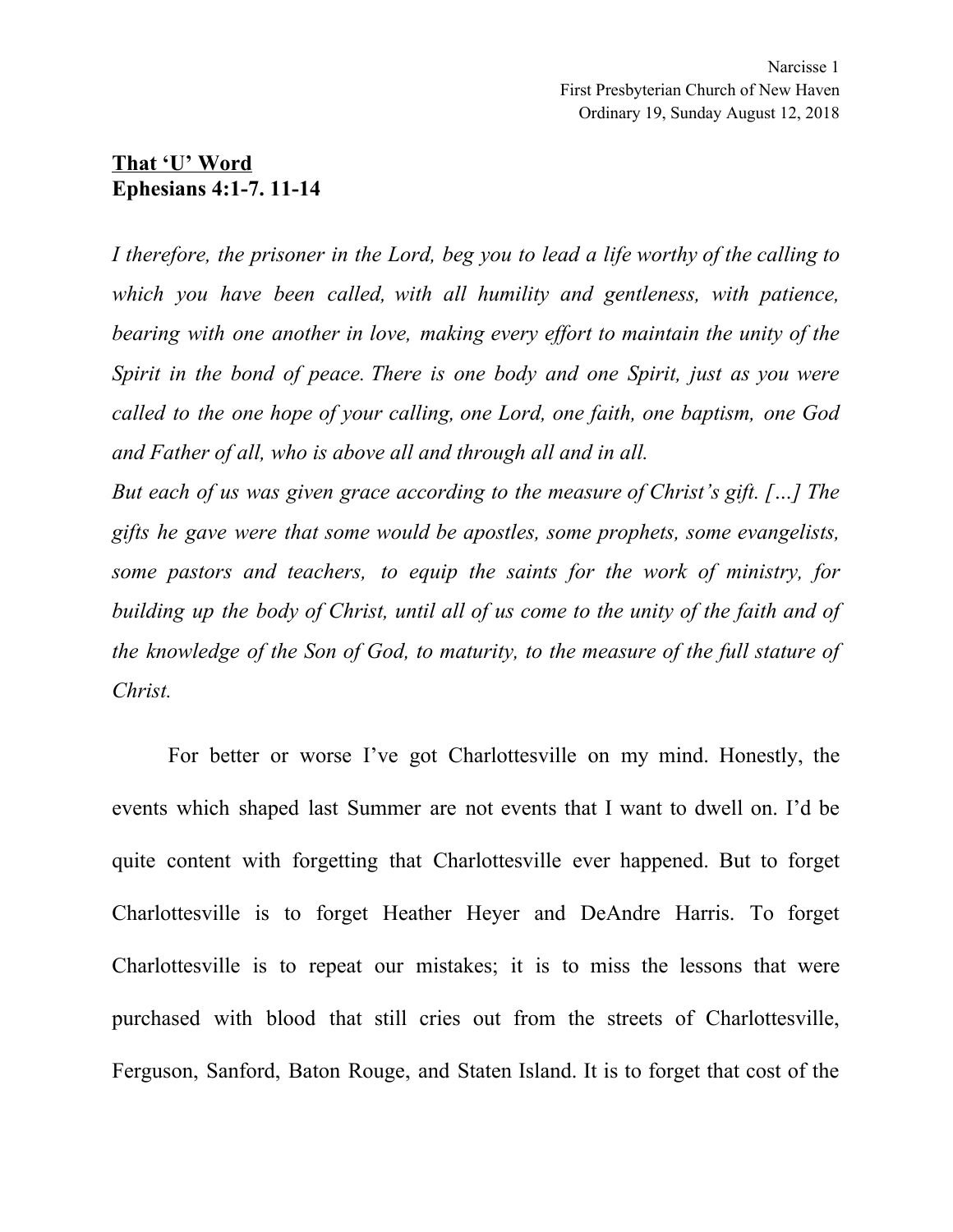tears that water the grounds of so-called Justice Centers, used to scatter immigrant families across this land. We cannot forget Charlottesville, we cannot speed past this, the one-year anniversary of that weekend, because this is America, this is our America.

We must own Charlottesville because Charlottesville didn't just happen, it wasn't birthed in just one night, it wasn't the revelatory brain child of Richard Spencer or even David Duke. No my friends, we know better than to relegate the "Blood and Soil" rhetoric of the *Unite the Right* rally to just a weekend in Virginia. Charlottesville has a long history, a history that challenges us to confront the particularly Christian legacy of this brand of American exceptionalism. We here today, who love our God and love our Faith, we have to grapple with the implications, consequences, and the legacy of this Faith, for what was on display in Charlottesville is our Christianity.

Not the believers standing with the protestors that put their bodies on the line, no, we must admit that those who carried torches, those who chanted "Jews will not replace us," those who swore allegiance to a treasonous band of criminals that threatened the Union, they are our responsibility. For whenever we attempt to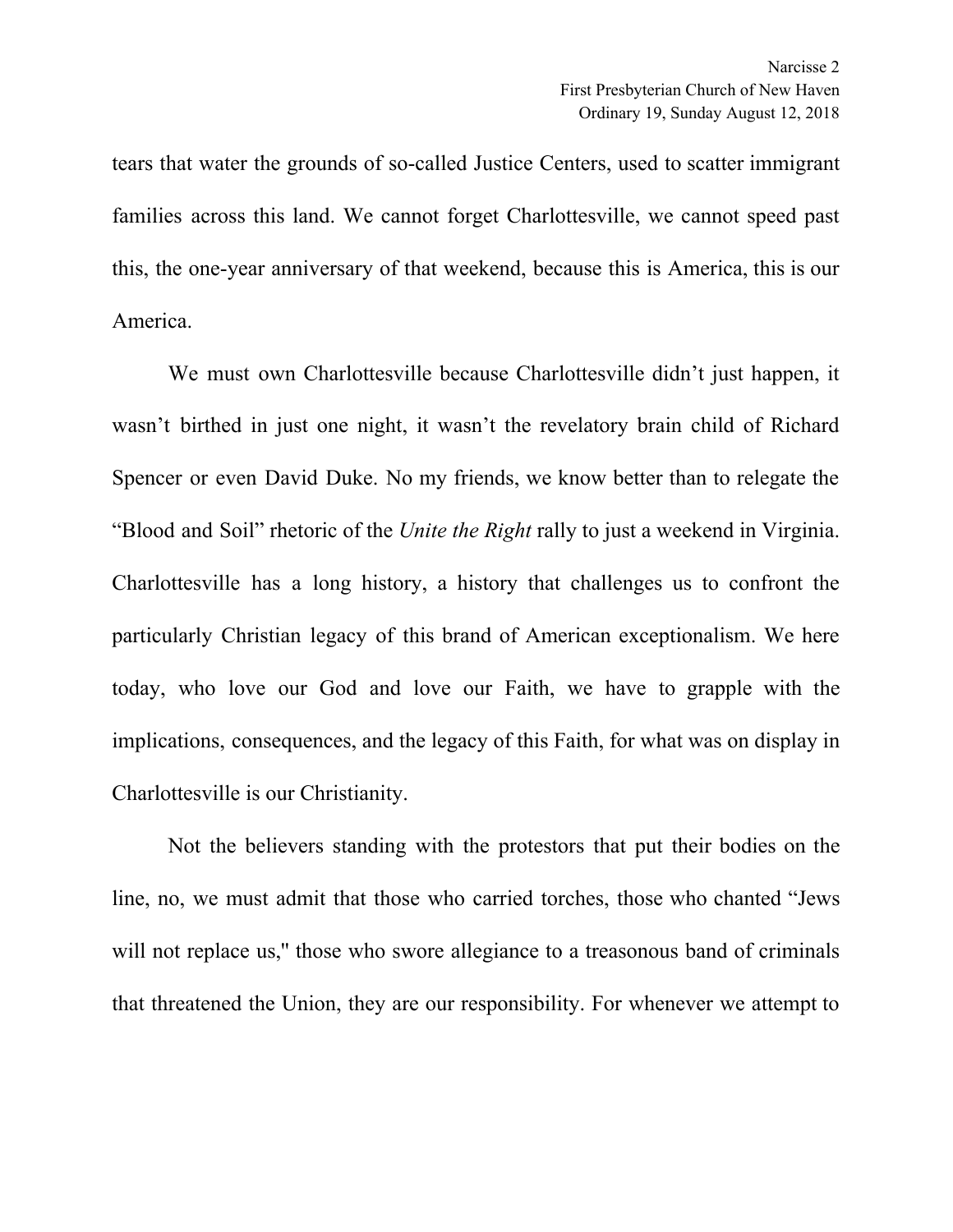gloss over the complicated history of Protestant faith in America, we concede space to those who would use Christ to condone their hatred.

Theirs is a faith that is not drawn from the life and ministry of Christ, it is not drawn from what brings us together and makes us one, no, their faith is drawn from hate and difference, from false notions of supremacy used to convince them that they are gods in their own right. It is a particularly American faith that as the Presbyterian Church: *U.S.A*. we must reckon with.

I've had to reckon with it, for the Sanctuary in which I first heard the still small voice of God calling me to walk the journey with Christ, is the same Sanctuary where in 1931 members of the local Klu Klux Klan participated in the dedication ceremony the church building, it is the same Sanctuary where they presented the congregation with American and Christian flags for display during worship. This is the legacy of the Church in which I grew up, and it is the legacy of our Faith in America, rich in power but poor in spirit.

And out of this Paul's words to the Church at Ephesus come to mind, out of this legacy, in the shadow of Charlottesville and the threat of the Klan we hear the call to "lead a life worthy of the calling to which [we] have been called," the call to that "U" word, the call to Unity.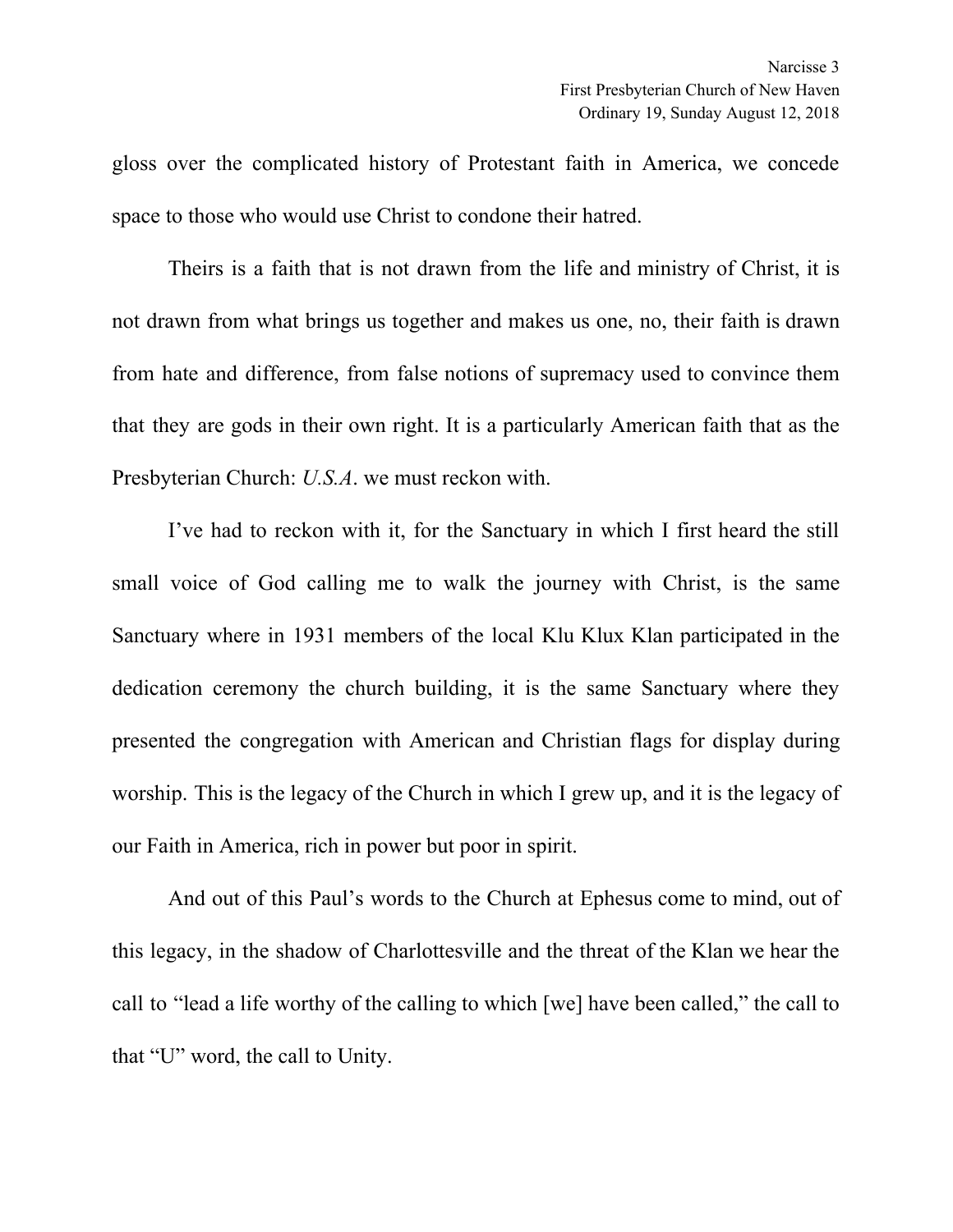Since I am duty bound to tell the truth in the pulpit, I must admit I don't really care for the "U" word, for calls of United for me, as a black man in America often sound like the call to death, and not death tied to resurrection. But rather death in the American sense which means invisibility. Unity has lost the tanginess of it flavor for Unity has taken on the meaning of sameness.

Calls for Unity are often no more than trite calls to compliance, they are an invitation to erasure, they are a call to death without the resurrection and thus this call is anything but Christ-like. And so, I do not care for the "U" word because it is a betrayal of what Paul calls us to in this morning's text. For Paul's Unity is not a word suspended in the air, unattached, ungrounded, and intangible. What Paul calls us to is not Unity but Unity of the Spirit. And the Spirit makes all the difference. For Unity of the Spirit is tangible, it is deeply rooted in community, and finds its way into the cracks and crevices of our Faith, pulling us into the discomfort that comes with following Christ.

And so as we observe the anniversary of Charlottesville we must be wary of calls to Unity that forget the Spirit, for Unity without the Spirit leaves us patting our backs for getting everyone in the room while ignoring the disparities with who is present at the table. Unity without the Spirit results in presence not power,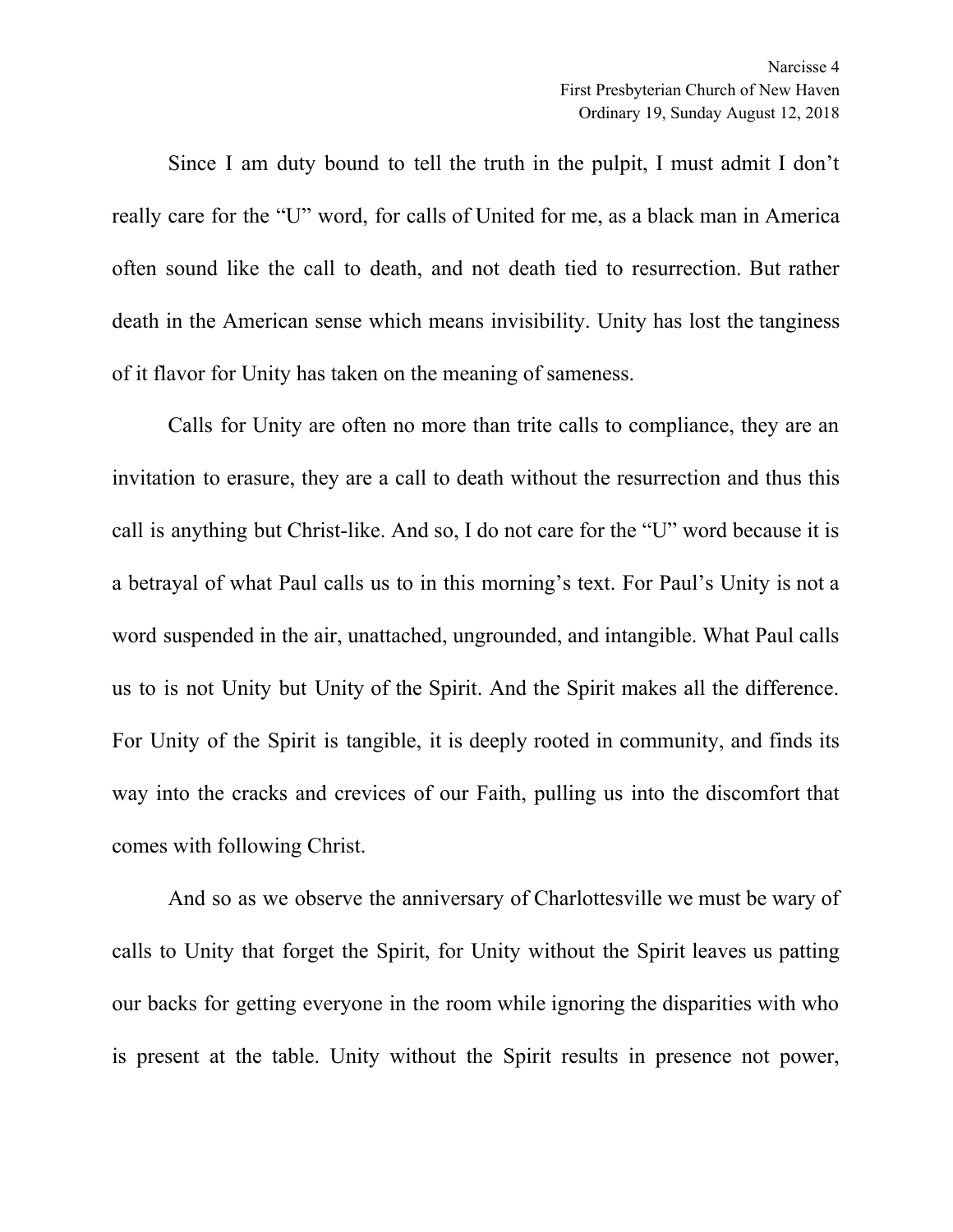quorum and not community. Unity of the Spirit is Unity that sustains us for the work ahead that will require us to get proximate, to be prayerful, and to speak prophetically.

We cannot assume that Ephesus had a Unity problem, and honestly, we don't need to in order for Paul's words to make sense for us today as a reminder of our calling to the God who chose us and the person next to us, and the person on Facebook who just doesn't get it. "There is one body and one Spirit, just as you were called to the one hope of your calling, one Lord, one faith, one baptism, one God and [Creator] of all, who is above all and through all and in all. It is for this reason that with all humility gentleness, and patience, we bear with one another in love, knowing that we are different, as God is the God to many and to one, to all of Israel and to Moses, to the disciples and to the Syrophoenician Woman, to you and to me, and we encounter this God just as we are, with the uniqueness of our call and the purpose of our lives. The call to Unity of the Spirit is the call to build courageous community, and that is only done when we get proximate.

The Civil Rights lawyer and activist Bryan Stevenson is fond of reminding his audience in his public speeches to get proximate, that we "cannot be an effective problem-solver[s] from a distance. There are details and nuances to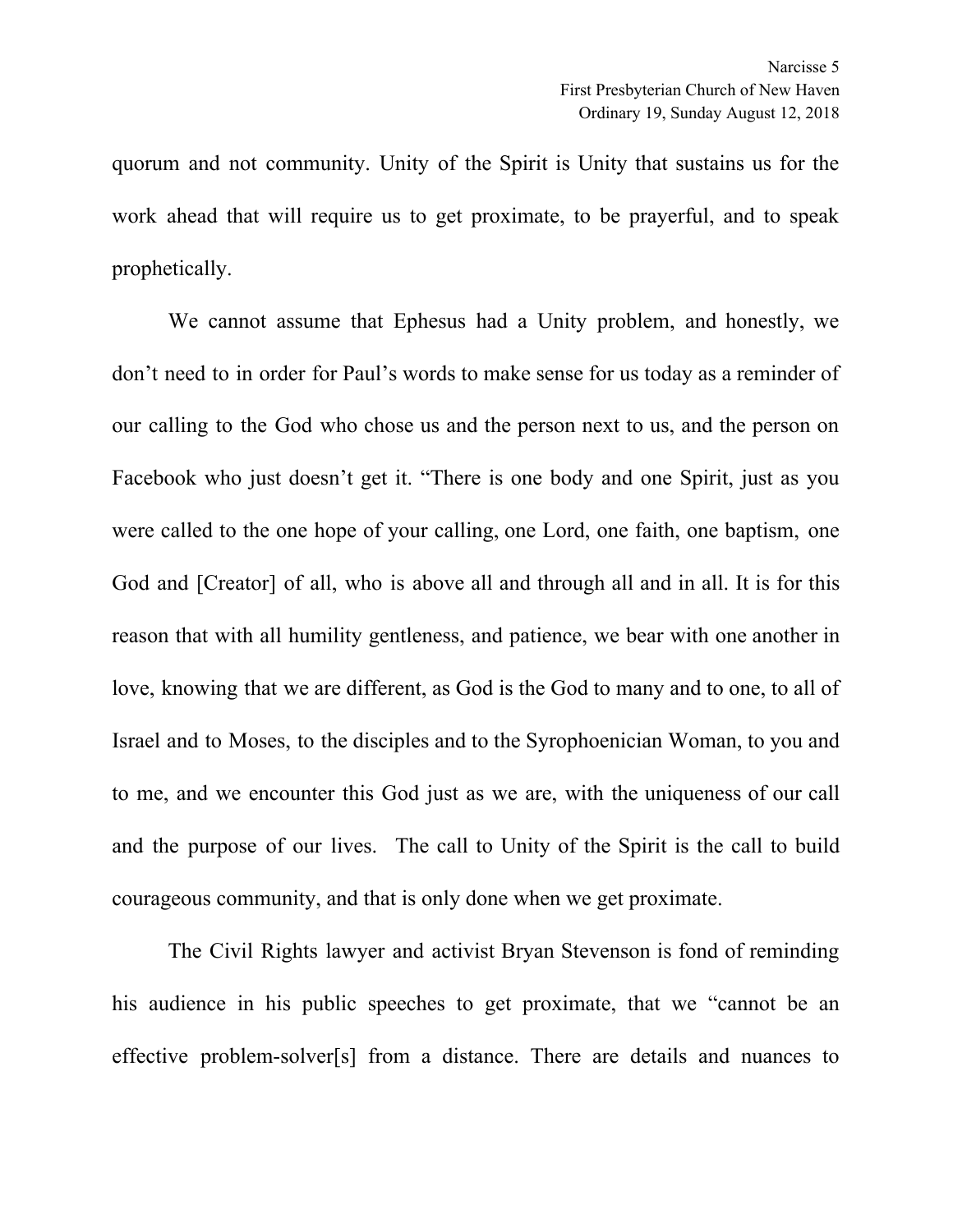problems that you will miss unless you are close enough to observe those details." And so too, if we are going to be as Christ is, building community where there seems to be no commonality we will have to be vulnerable enough to get proximate, to be with one another, in the tension of our differences. It is the tension that is the raw stuff of community, not what makes us the same, for the gifts of God are not the same, some of us are called to be apostles, some prophets, some evangelists, some pastors, and teachers. Some of us are called to be agitators, some of us are called to be reflective, some of us are called to protest, and some of us are called to bail the protestors out, none of us are called to be the same. For one, because sameness is boring. And also because our God who is One is made up of Three, each unique in the way they show up in this world. And so the call is to get proximate where we would rather not be, in the hope of being more Christ-like and prayerfully bringing about God's kin-dom on Earth.

That word prayerfully is a tricky one, it is a word that has guided the work of the Vision 2020 Team, as we have discerned together where God is calling our denomination. Prayerfulness calls us to be together, that we do not work alone but we partner with God and one another.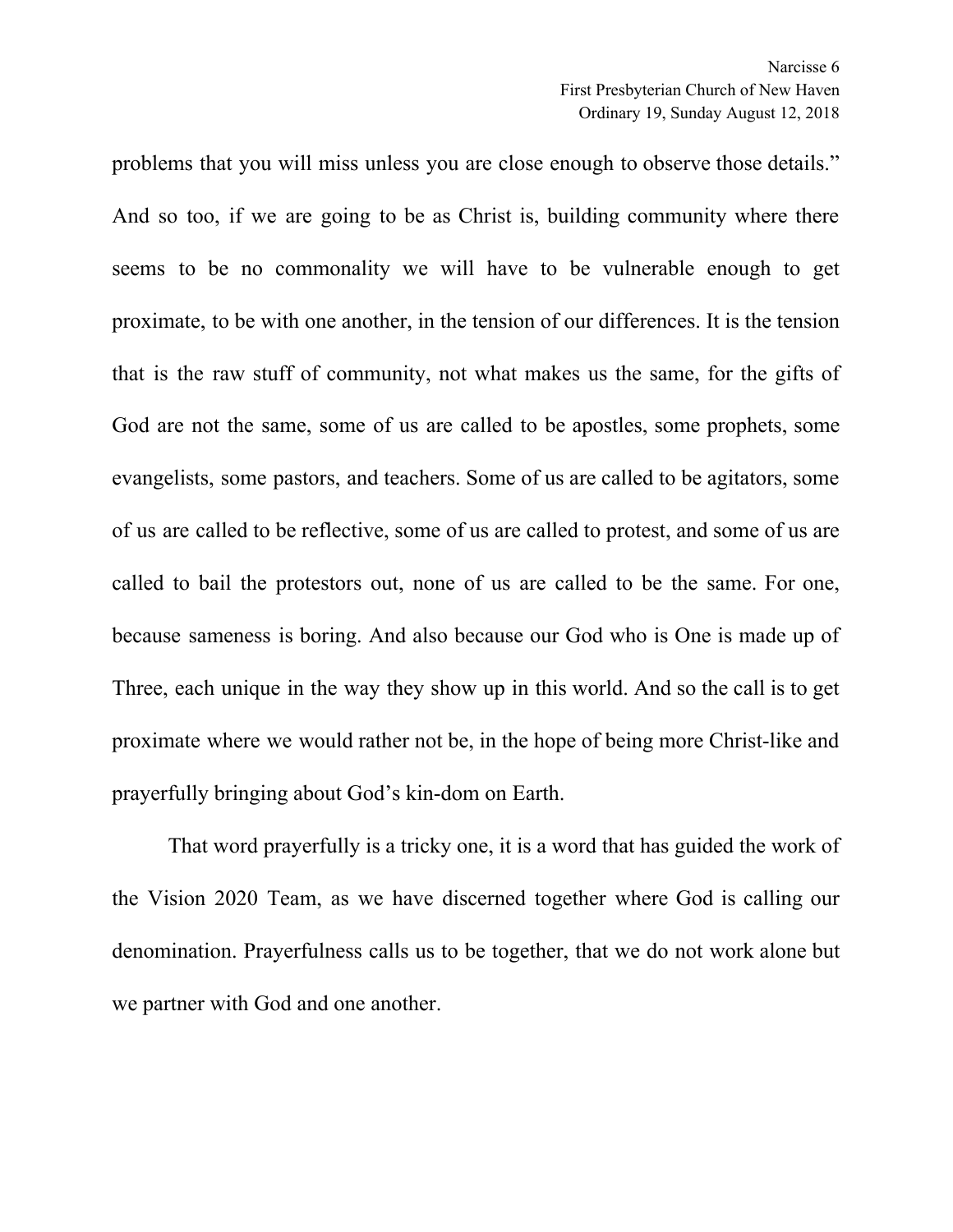Being Prayerful puts our call into context, the call to lead a life worthy of our calling is something that is only possible through Christ. And yet, the realization of our call will only be brought about when we commit to being God's hands and feet in this world, hands that join together with other hands to touch what has been made untouchable, feet that walk together to the places we'd rather neglect.

Prayerfulness is the ability to be vulnerable enough to depend on God completely, and faithful enough to work until God answers, no matter how long it may take.

We are charged to be Prayerful in a world that does not want to know of our sustaining and redeeming God. We are called to be Prayerful in a world that looks for power in all the wrong places. We are commissioned to be Prayerful in a Faith that is so fragmented it cannot hear the voice of God calling its members to do justice, love mercy, and to walk humbly with their God. We must be Prayerful, for without a dependence on God and a determination to do God's work we disrespect that community that Christ prefigured in his life and witness. We must make every effort to maintain the unity of the Spirit, the unity that is already available but is never taken advantage of. Have you truly made the effort to respond to God's call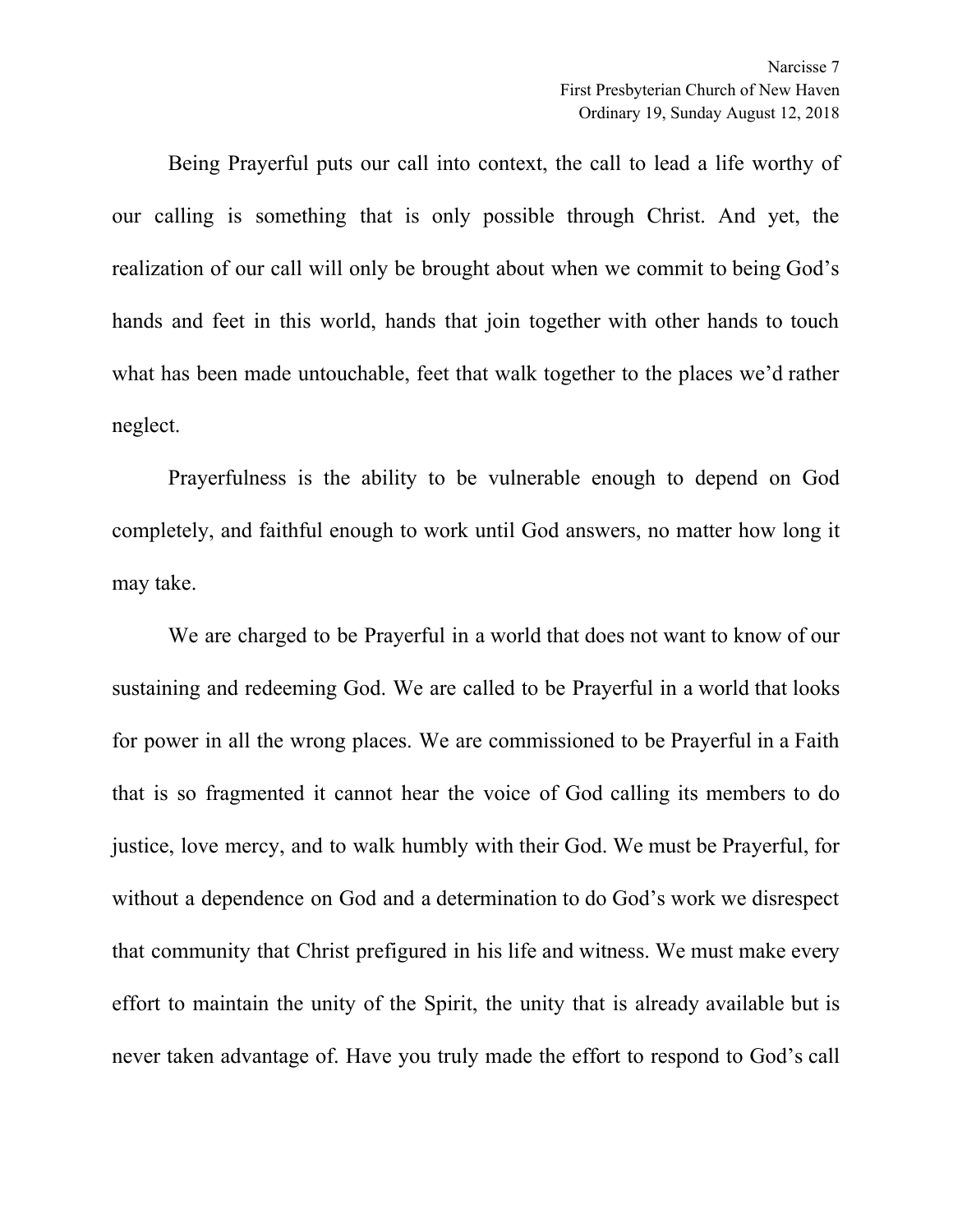upon your life? Have you given up the false belief that there are parts of your life that do not belong to God?

Again since I am in this pulpit I must be honest, I have to admit that I haven't made every effort. I am not always prayerful, because being prayerful is not comfortable, it reminds me that I am not strong enough alone, and that I cannot be a Christian alone. I am not always prayerful but that is what community brings to the table, it pushes us where we are least comfortable, it gives us access to some folks who are strong where we are weak, who can see our blind spots and who love us when we do not love ourselves. Being prayerful opens our eyes to the reality that we can't just have a conversation with God, but we've got to engage in conversations with God and all of God's children if we are to be made one with Christ and thus joined to the One who created, sustains, and redeems us with each new morning.

The problem is that sometimes the night lasts too long, and the vision of God's kin-dom can easily be lost in the darkness. In fact it can be lost in a committee meeting. Believe me I know. 8 months ago, the 2020 Vision Team was gathered at a hotel in Dallas, Texas, we were 9 hours into a marathon meeting of perfecting a draft vision of the Guiding Statement that we would submit to the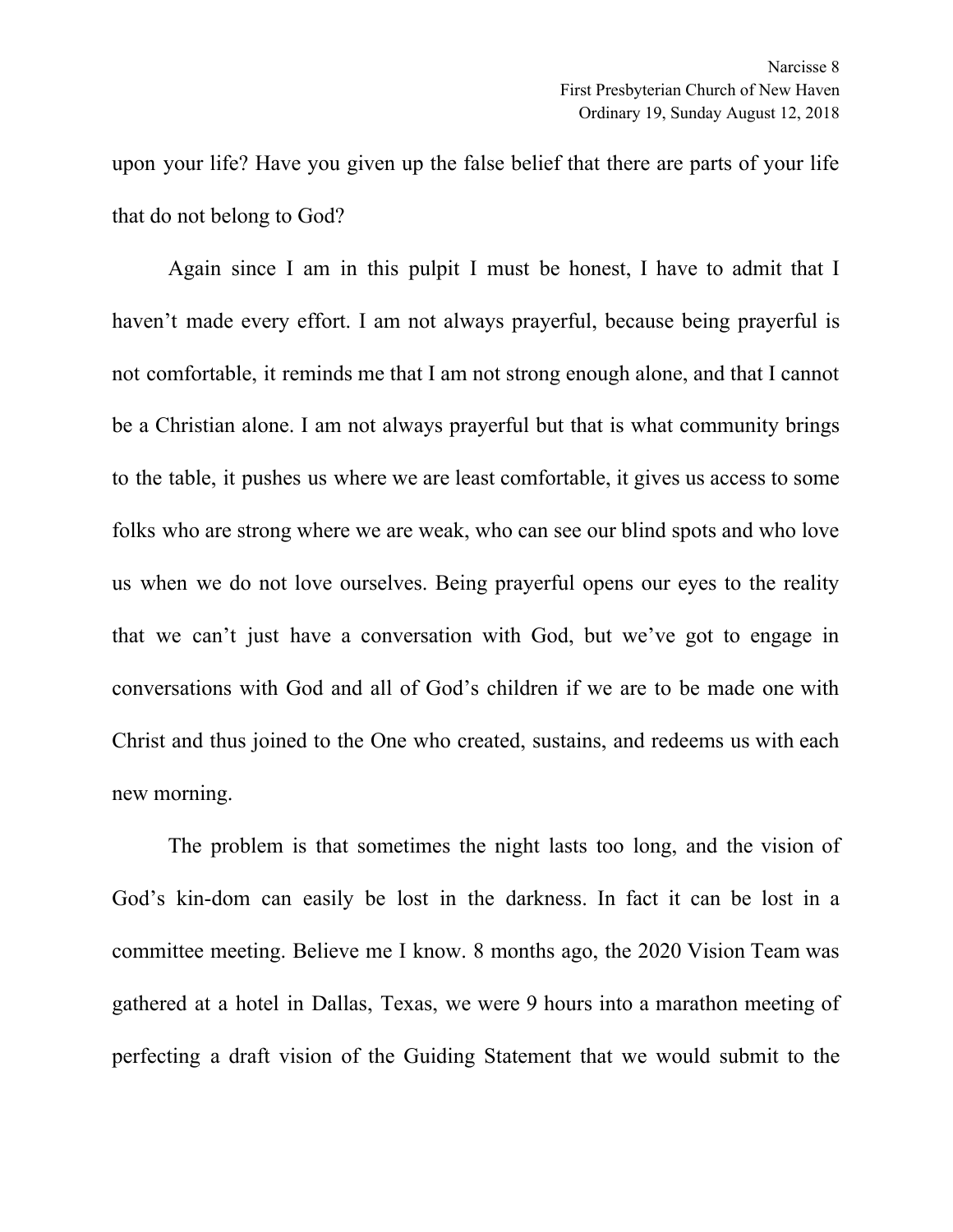denomination for study. As we closed in on the  $10<sup>th</sup>$  hour, the tension in the room was palpable as we argued over the right conjunction to use and the placement of comas. We hadn't gotten to the fun part of committee work, where wine bottles are opened and laptops are closed, no, we were in a windowless conference room, sitting in a circle, going back and forth about whether or not a comma after "but" changed how the denomination would receive what we think God is saying to the PCUSA today. And in all of that bickering, and tensions, and windowless hotel room smell, we forgot that we were not called to get the comas right, we were called to be prophetic. We were called to cast the vision, to make it plain, until!

"Until all of us come to the unity of the faith and of the knowledge of the Son of God, to maturity, to the measure of the full stature of Christ." Until Christ returns with the sound of the trumpet, until the moral arc of the universe bends toward justice, until justice rolls down like water and righteousness like an ever-flowing stream, until sight has been recovered, until the captives have been released, until the Lord's favor has been proclaimed, we are called to cast the vision, to prophesy even when we are sure what we have to say is absolutely crazy, we are called to prophesy and to sustain the vision us until all have come to the unity of faith. We cannot let the vision lapse, because the last time we did Klan